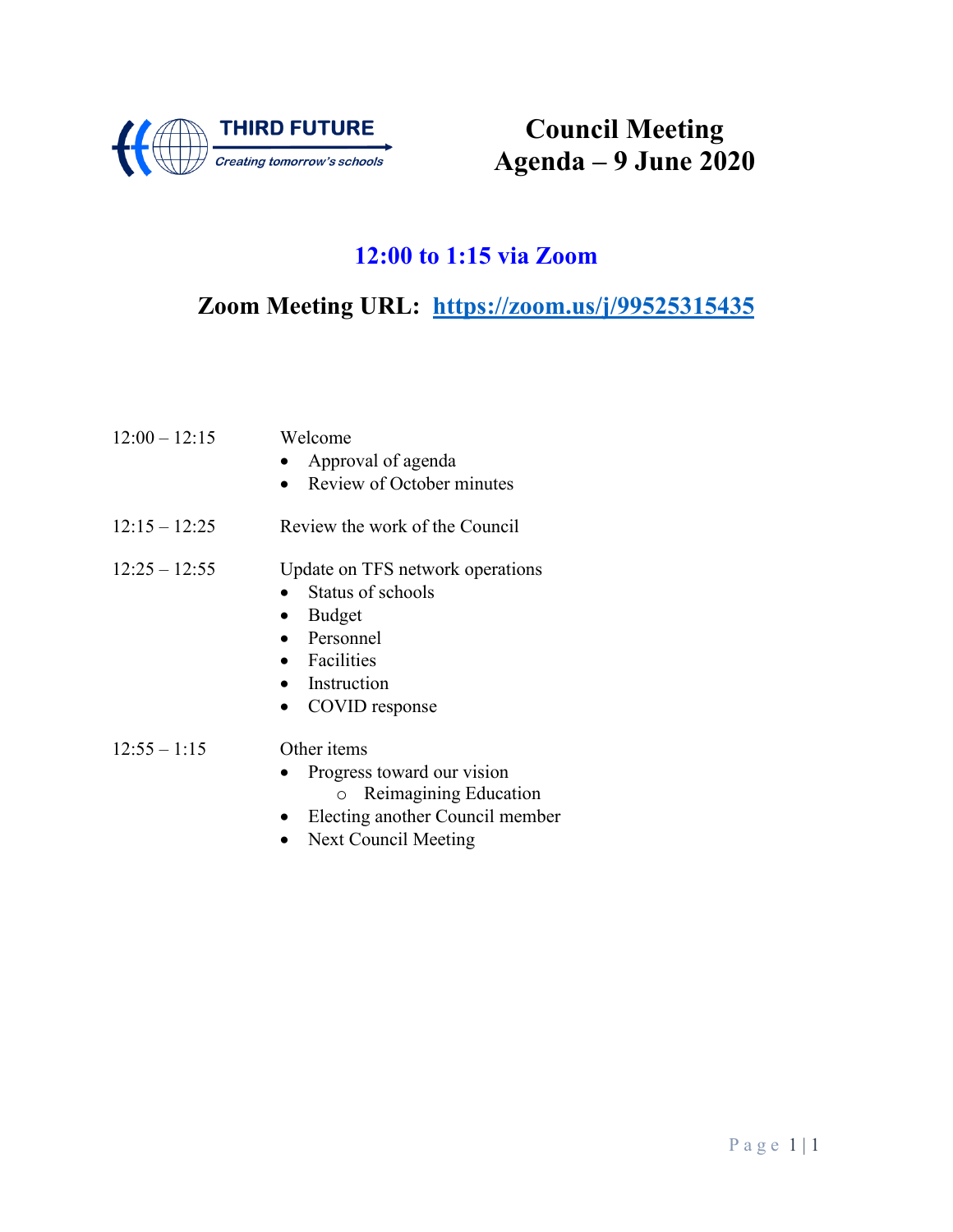

**Council Meeting Agenda with Minutes – 9 June 2020**

# **12:00 to 1:15 via Zoom**

**Zoom Meeting URL: [https://zoom.us/j/99525315435](about:blank)**

| Council Members Present: Tammy Clementi, Scott Laband, Dwight Jones<br><b>Staff Members Present: Mike Miles and Zach Craddock</b> |                                                                                                                                                                                                                                                                                                                                                                                                                                                                                                                                                                                                                                                                                                                                                                                                                                                                                                                                                                                                                                                                                  |
|-----------------------------------------------------------------------------------------------------------------------------------|----------------------------------------------------------------------------------------------------------------------------------------------------------------------------------------------------------------------------------------------------------------------------------------------------------------------------------------------------------------------------------------------------------------------------------------------------------------------------------------------------------------------------------------------------------------------------------------------------------------------------------------------------------------------------------------------------------------------------------------------------------------------------------------------------------------------------------------------------------------------------------------------------------------------------------------------------------------------------------------------------------------------------------------------------------------------------------|
| $12:00 - 12:15$                                                                                                                   | Welcome-Brought to order at 12:08 by Dwight Jones<br>Approval of agenda<br>Approval of Agenda: all approve agenda<br>Review of October minutes<br>Approval of Minutes: motion by Laband, second by Clementi,<br>$\circ$<br>all approve                                                                                                                                                                                                                                                                                                                                                                                                                                                                                                                                                                                                                                                                                                                                                                                                                                           |
| $12:15 - 12:25$                                                                                                                   | Review the work of the Council-Mr. Miles provided overview of the<br>structure of the Council and overall responsibilities/powers. This<br>included the nature of the relationship with TFS Board of Directors,<br>funding associated with Innovation Initiatives, and a brief description of<br>the dormant powers the Council holds.                                                                                                                                                                                                                                                                                                                                                                                                                                                                                                                                                                                                                                                                                                                                           |
| $12:25 - 12:55$                                                                                                                   | Update on TFS network operations<br>Status of schools-Mr. Miles provided a brief overview of each school<br>in the Network that included size, location, grades served. Also<br>discussed was mid-year NWEA MAP schools and that showed over<br>one year's growth in five months. Enrollment numbers were reviewed<br>and compared with anticipated funding goals.<br>Budget-Mr. Miles provided the Council with a report on the financial<br>status of the Network. This included combining positions due to remote<br>learning possibilities and the fact that this saved teacher's salaries.<br>Also discussed was substitute savings due to E-Learning Model<br>structure and the ability to provide lessons remotely. Outside<br>organizations continue to provide grant funding and the Network<br>received PPP funding. Financial outlook for 20-21 is good<br>considering the school funding environment. Mr. Miles provided info<br>on anticipated fund balance at each of the three schools. Fund<br>balance estimates are healthy at this time and outlook is strong. |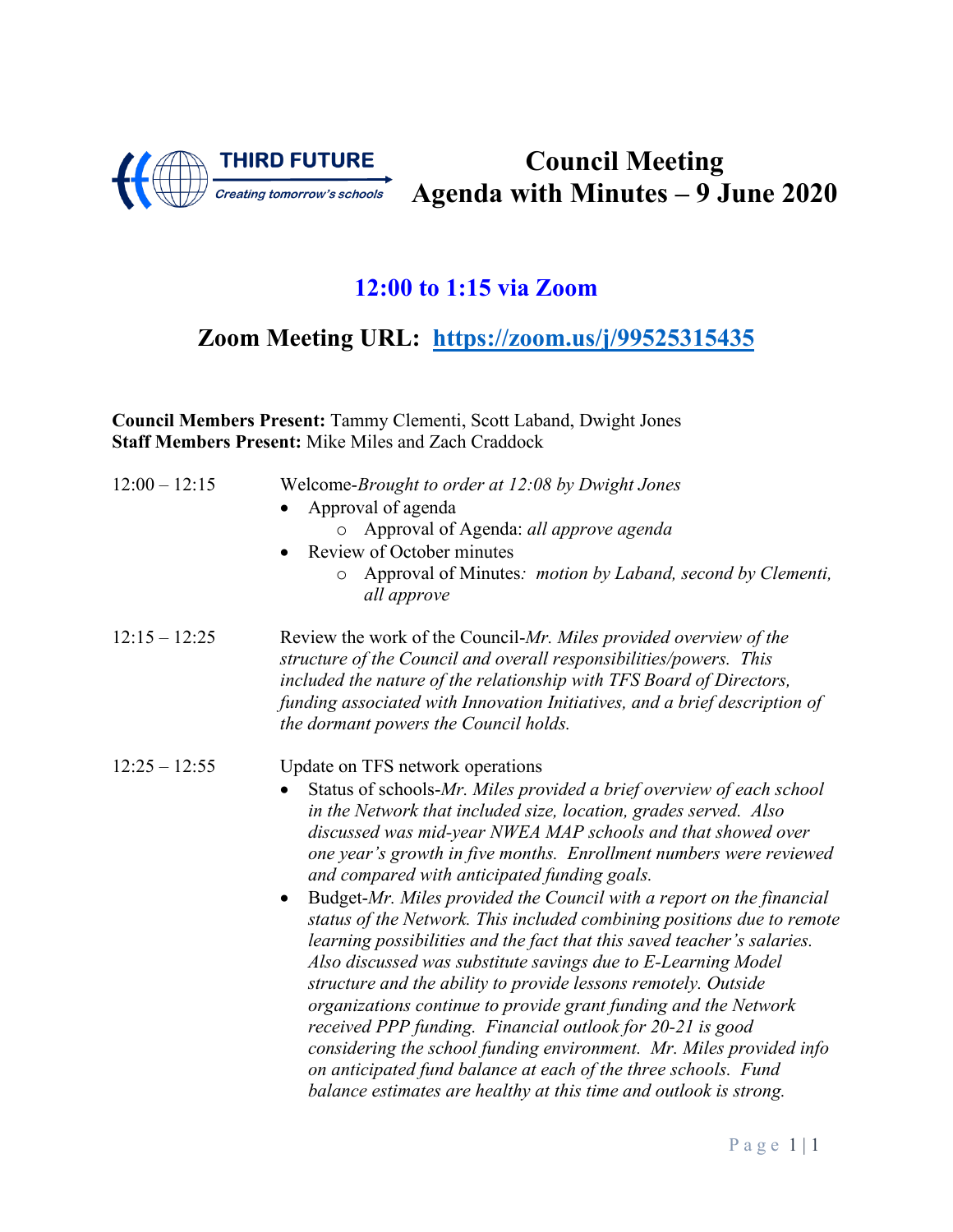*Possible teacher bonuses will be determined at a later time when more finance numbers are forthcoming. Also discussed was the cost of E-Learning and what grant funds could be used to help off-set the cost. Mr. Laband requested info on the Midland campus and student recruitment efforts there.* 

- Personnel-*Discussion of anticipated staffing allocations at the Network level.*
- Facilities-*Mr. Miles provided information on the student capacity of the schools, and the fact that AAL is maxed out space wise. Discussion took place on the purchased of the Blackhawk building and how this will increase capacity at AAL. Current social distancing rules do not allow us to hold all the students at AAL's original location every day.*
- Instruction-*Mr. Miles provided overview of the 4th Quarter E-Learning Model, anticipated 5th Quarter model, and re-opening of schools for Fall 2020.*
- COVID response-*Mr. Miles reviewed the TFS response to school closures and provided a detailed description of the TFS E-Learning Model. This overview included the instructional expectations of the TFS staff, student expectations, and how we adapted the plan over time and intend to use this model for Fall 2020. Discussion then focused on 5th Quarter and the logistical parameters and expectations around that. Mr. Miles shared intent that our focus in the Network is to be flexible to seamlessly move to meet parent's needs, health restrictions, and provide a high-quality instructional environment and model that is safe. A brief overview of the building structure for social distancing was covered.*

### 12:55 – 1:15 Other items

- Progress toward our vision
	- o Reimagining Education-*Mr. Miles provided the Council members with information on the TFS/Colorado Succeeds concept paper released in May. TFS will fundamentally change its operational choices/opportunities to meet the needs of all students and families. Online learning will continue, projectbased learning, and community outreach for "specials" support will continue and grow across the Network.*
- Electing another Council member-*Mr. Miles requested that Council Members try and recruit a fifth member to serve. Mr. Laband proposed a process to do this with information on possible members. Possibly look at a member from Texas to represent the Midland school.*
- Next Council Meeting-*Next meeting will be confirmed at a later date, but possible month is October. Meeting adjourned at 1:16 pm.*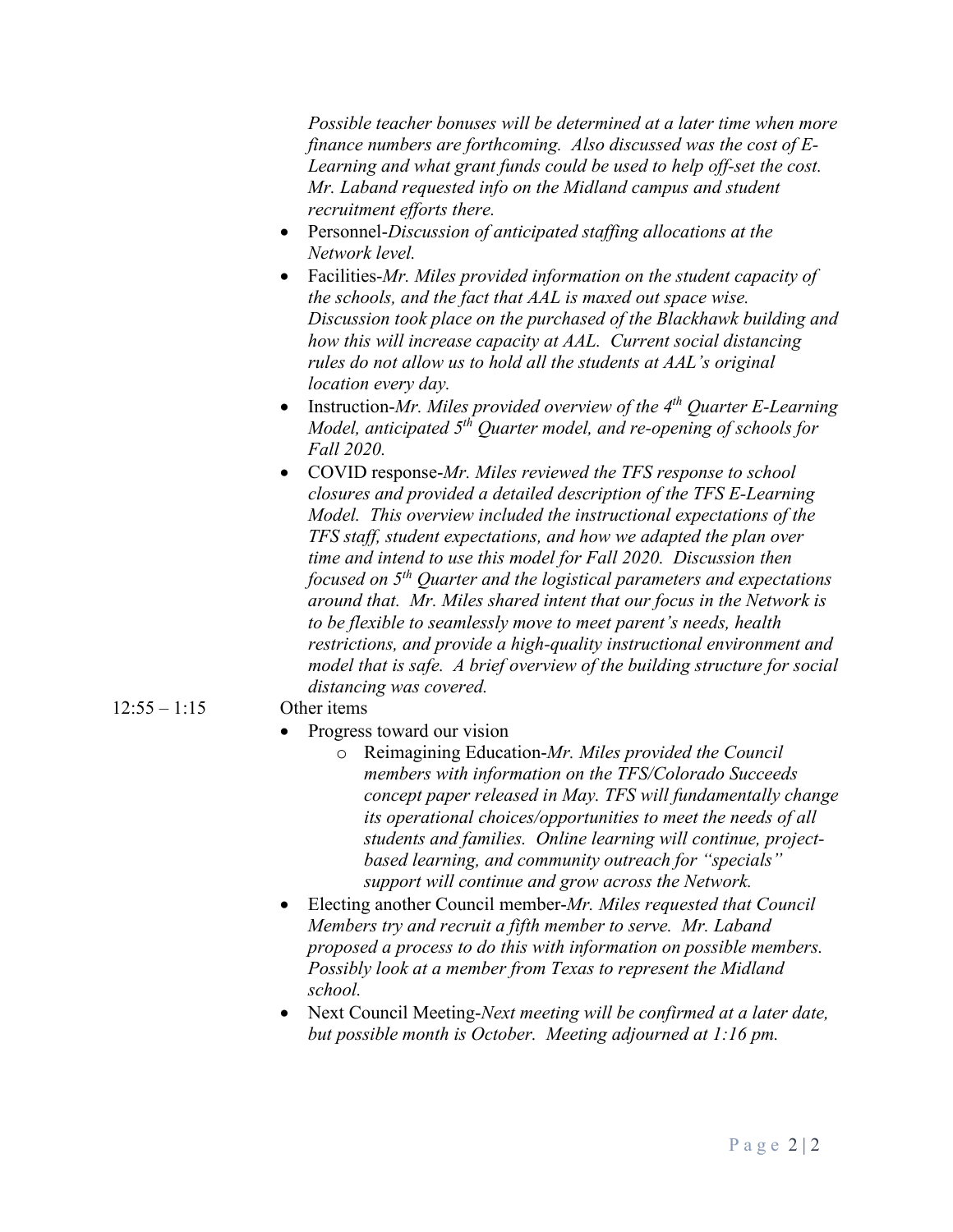

**Council Meeting Agenda – 21 Dec 2020**

# **1:00 to 2:15 via Zoom**

# **Zoom Meeting URL: <https://zoom.us/j/99750499682>**

| $1:00 - 1:10$ | Welcome<br>Approval of agenda<br>Review of June meeting minutes<br>$\bullet$                                                                                                                                                                                                                                                                 |
|---------------|----------------------------------------------------------------------------------------------------------------------------------------------------------------------------------------------------------------------------------------------------------------------------------------------------------------------------------------------|
| $1:10 - 1:20$ | Review the work of the Council<br><b>Bylaws</b><br>$\bullet$                                                                                                                                                                                                                                                                                 |
| $1:20 - 1:40$ | Update on TFS network operations<br>Achievement and instruction<br><b>Health and Safety Guidance</b><br>$\bullet$<br>Org chart<br>Facilities<br>Renovations – Phase 1 and Phase 2 at AAL<br>$\bigcirc$<br>Roof repair at C3<br>$\circ$<br>Outdoor classrooms at C3<br>$\Omega$<br><b>Budget</b><br>Grants<br><b>Ector County Application</b> |
| $1:40 - 2:00$ | Board member candidate<br>Possible approval of Dale Chu<br>$\bullet$                                                                                                                                                                                                                                                                         |
| $2:00 - 2:15$ | <b>Executive Session</b><br>To discuss personnel matters related to succession planning                                                                                                                                                                                                                                                      |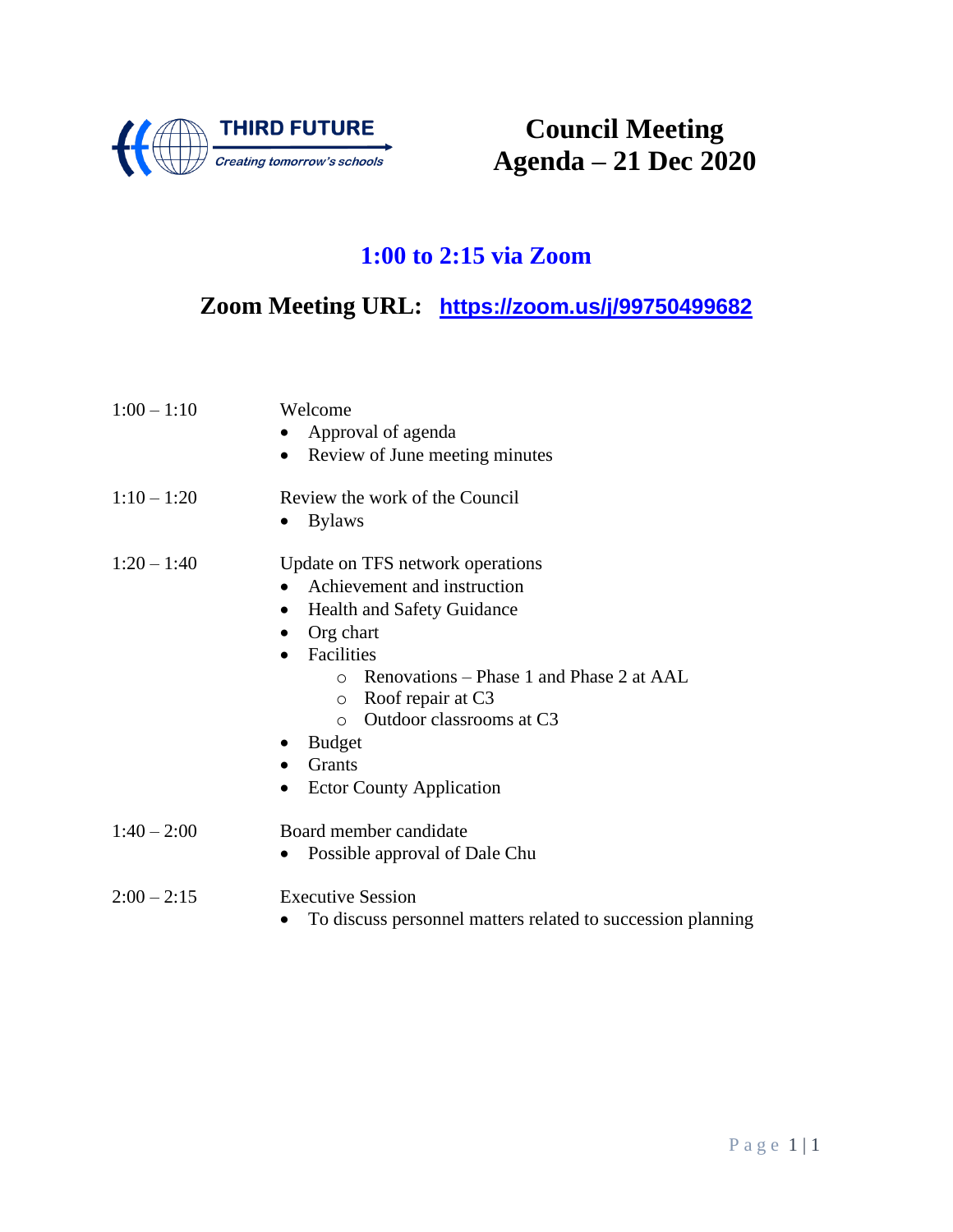

**Council Meeting Minutes – 21 Dec 2020**

### **1:00 to 2:15 via Zoom**

## **Zoom Meeting URL: [https://zoom.us/j/99750499682](about:blank)**

Attendance: Dwight Jones, Tammy Clementi, Scott LaBand, Jeani Saito, Mike Miles, Zach Craddock

| $1:00 - 1:10$ | Welcome-meeting started at 1:14<br>Approval of agenda<br>Motion to approve by Fricke, second by LaBand, all approve<br>Review of June meeting minutes<br>Motion to approve by Clementi, second by LaBand, all<br>$\circ$<br>approve                                                                                                                                                                                                                                                                                                                                                                                                                                                                                                                                     |
|---------------|-------------------------------------------------------------------------------------------------------------------------------------------------------------------------------------------------------------------------------------------------------------------------------------------------------------------------------------------------------------------------------------------------------------------------------------------------------------------------------------------------------------------------------------------------------------------------------------------------------------------------------------------------------------------------------------------------------------------------------------------------------------------------|
| $1:10 - 1:20$ | Review the work of the Council<br>Bylaws-Mr. Miles provided a brief overview of the bylaws and<br>$\bullet$<br>specific scope and work of the Council. Third Future Schools is the<br>only educational network in the nation with a three-part governance<br>system that provides a thorough system of checks and balances.<br>Specific duties of the council include: adjudicate disputes between the<br>CEO and the Board, remove at-large board members that violate<br>policy and/or do not act in the best interest of the Network, will<br>adjudicate disputes around budget/academic performance goals,<br>provide input on the CEO's evaluation, and can insist on innovation<br>and spend up to 5% of Network PPOR towards innovative educational<br>practices |
| $1:20 - 1:40$ | Update on TFS network operations<br>Achievement and instruction-Overview of the academic year to date<br>$\bullet$<br>that included 5 <sup>th</sup> Quarter update, instructional environment decisions,<br>and challenges around student achievement and the importance of this.<br>The personalized learning model (LSAE) is still be implemented at all<br>schools with tweaks to the model and system-one teacher/three<br>classrooms. NWEA MAP testing was conducted in the fall and spring<br>and data will be shared at next Council meeting. In-person learning is<br>proving to be much more effective than the remote learning model.                                                                                                                         |